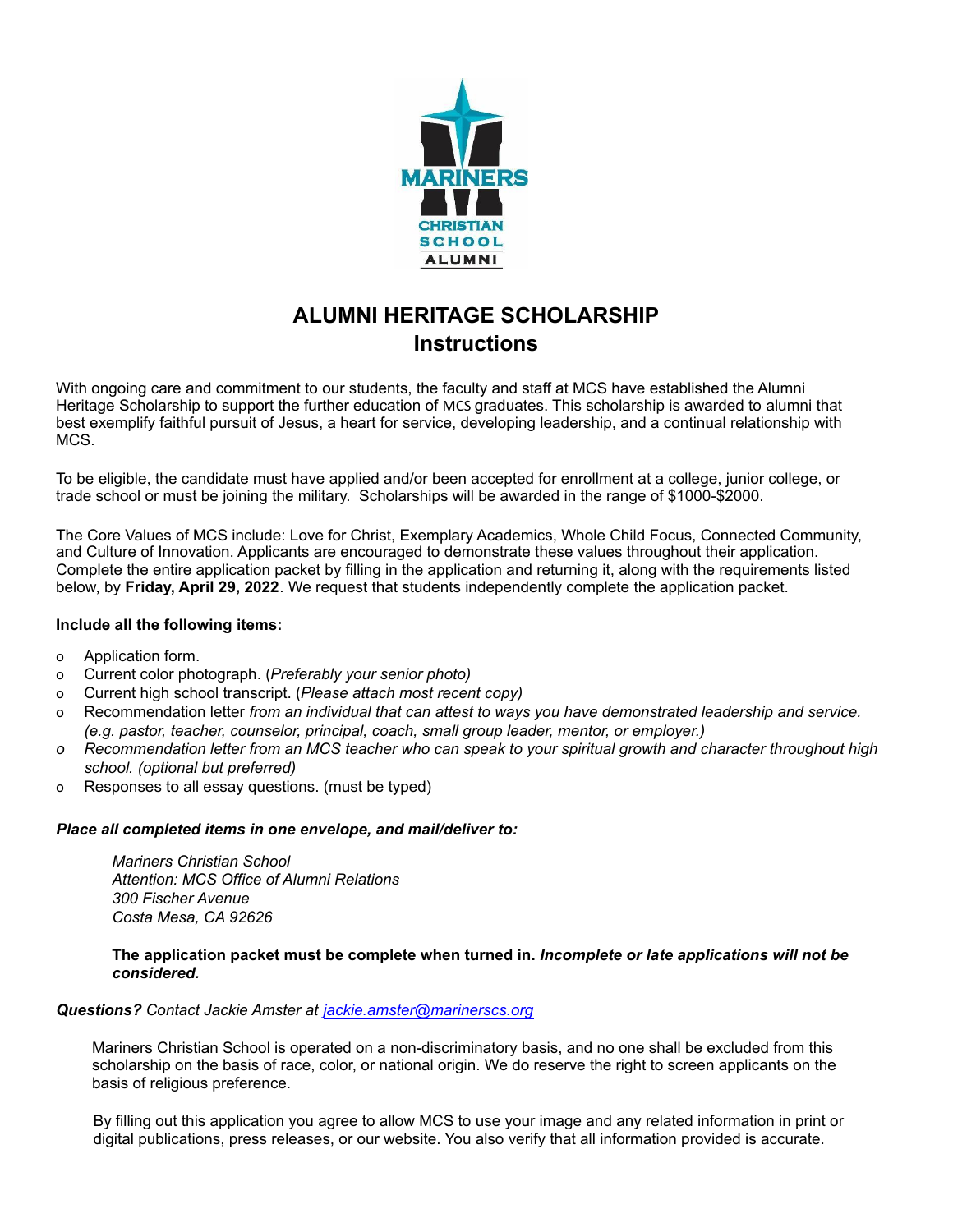

# **ALUMNI HERITAGE SCHOLARSHIP Application**

|                                                       | I attend: Regularly _______ Occasionally _______ Rarely (check one)             |                  |                  |      |  |
|-------------------------------------------------------|---------------------------------------------------------------------------------|------------------|------------------|------|--|
|                                                       | Do you plan to attend: College, Junior College, Trade School, Military (circle) |                  |                  |      |  |
|                                                       |                                                                                 |                  |                  |      |  |
| List All<br>Volunteer<br>and Service<br>opportunities | q <sup>th</sup>                                                                 | $10^{\text{th}}$ | $11^{\text{th}}$ | 12th |  |
|                                                       |                                                                                 |                  |                  |      |  |
|                                                       |                                                                                 |                  |                  |      |  |
|                                                       |                                                                                 |                  |                  |      |  |
| Number of                                             |                                                                                 |                  |                  |      |  |
| Hours/Week                                            |                                                                                 |                  |                  |      |  |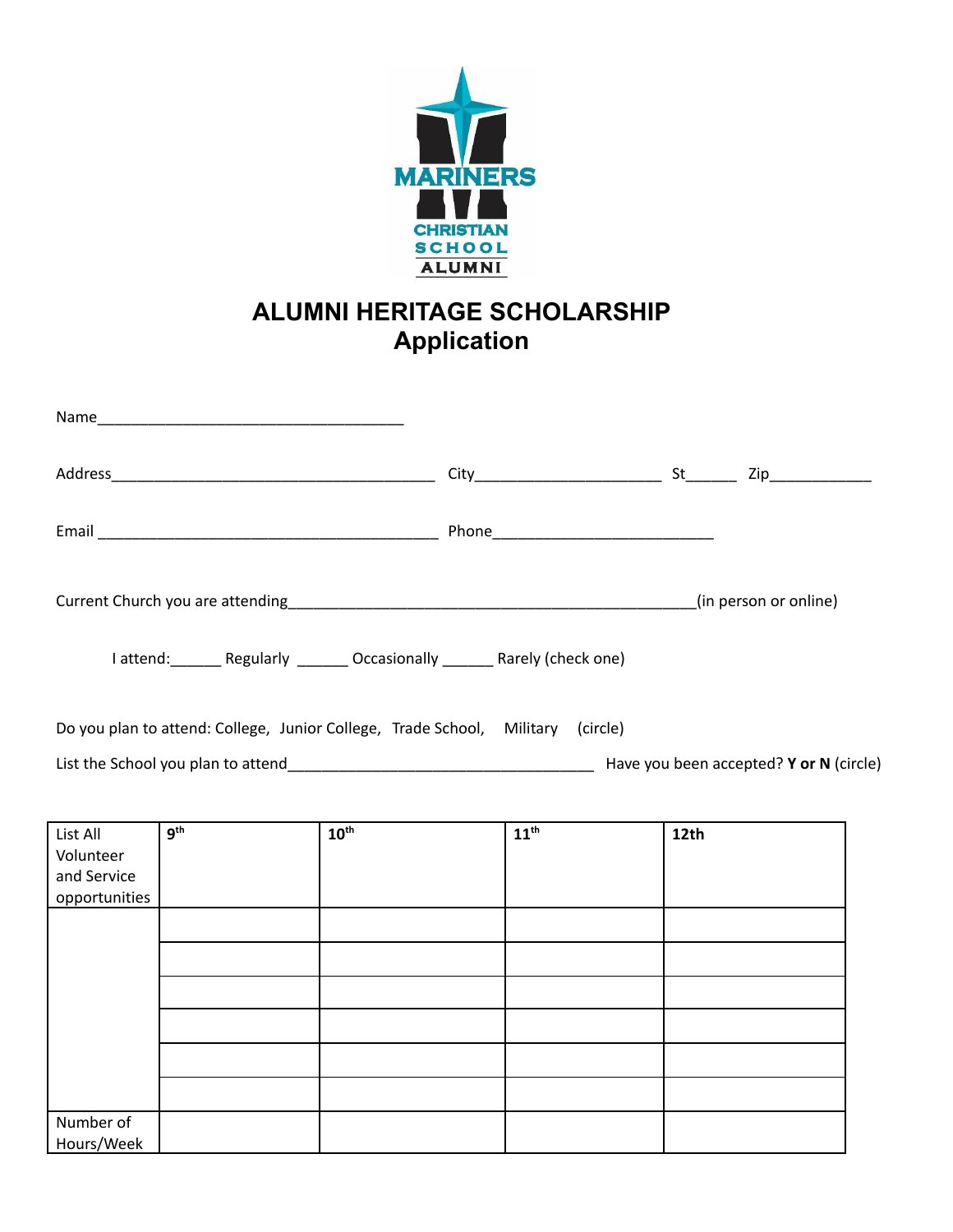| List All Clubs | 9 <sup>th</sup> | 10 <sup>th</sup> | $11^{th}$ | 12th |
|----------------|-----------------|------------------|-----------|------|
| You Joined     |                 |                  |           |      |
|                |                 |                  |           |      |
|                |                 |                  |           |      |
|                |                 |                  |           |      |
|                |                 |                  |           |      |
|                |                 |                  |           |      |
|                |                 |                  |           |      |
|                |                 |                  |           |      |
| Note Any       |                 |                  |           |      |
| Leadership     |                 |                  |           |      |
| Positions      |                 |                  |           |      |

| List All Sports<br>You Played | 9 <sup>th</sup> | $10^{\text{th}}$ | $11^{\text{th}}$ | 12 <sub>th</sub> |
|-------------------------------|-----------------|------------------|------------------|------------------|
|                               |                 |                  |                  |                  |
|                               |                 |                  |                  |                  |
|                               |                 |                  |                  |                  |
|                               |                 |                  |                  |                  |
|                               |                 |                  |                  |                  |
|                               |                 |                  |                  |                  |
|                               |                 |                  |                  |                  |
| Note if You                   |                 |                  |                  |                  |
| Were a                        |                 |                  |                  |                  |
| Captain                       |                 |                  |                  |                  |

| List All                    | 9 <sup>th</sup> | 10 <sup>th</sup> | $11^{\text{th}}$ | 12 <sup>th</sup> |
|-----------------------------|-----------------|------------------|------------------|------------------|
| Awards,                     |                 |                  |                  |                  |
| Honors, and<br>Scholarships |                 |                  |                  |                  |
|                             |                 |                  |                  |                  |
|                             |                 |                  |                  |                  |
|                             |                 |                  |                  |                  |
|                             |                 |                  |                  |                  |
|                             |                 |                  |                  |                  |
|                             |                 |                  |                  |                  |
|                             |                 |                  |                  |                  |
|                             |                 |                  |                  |                  |